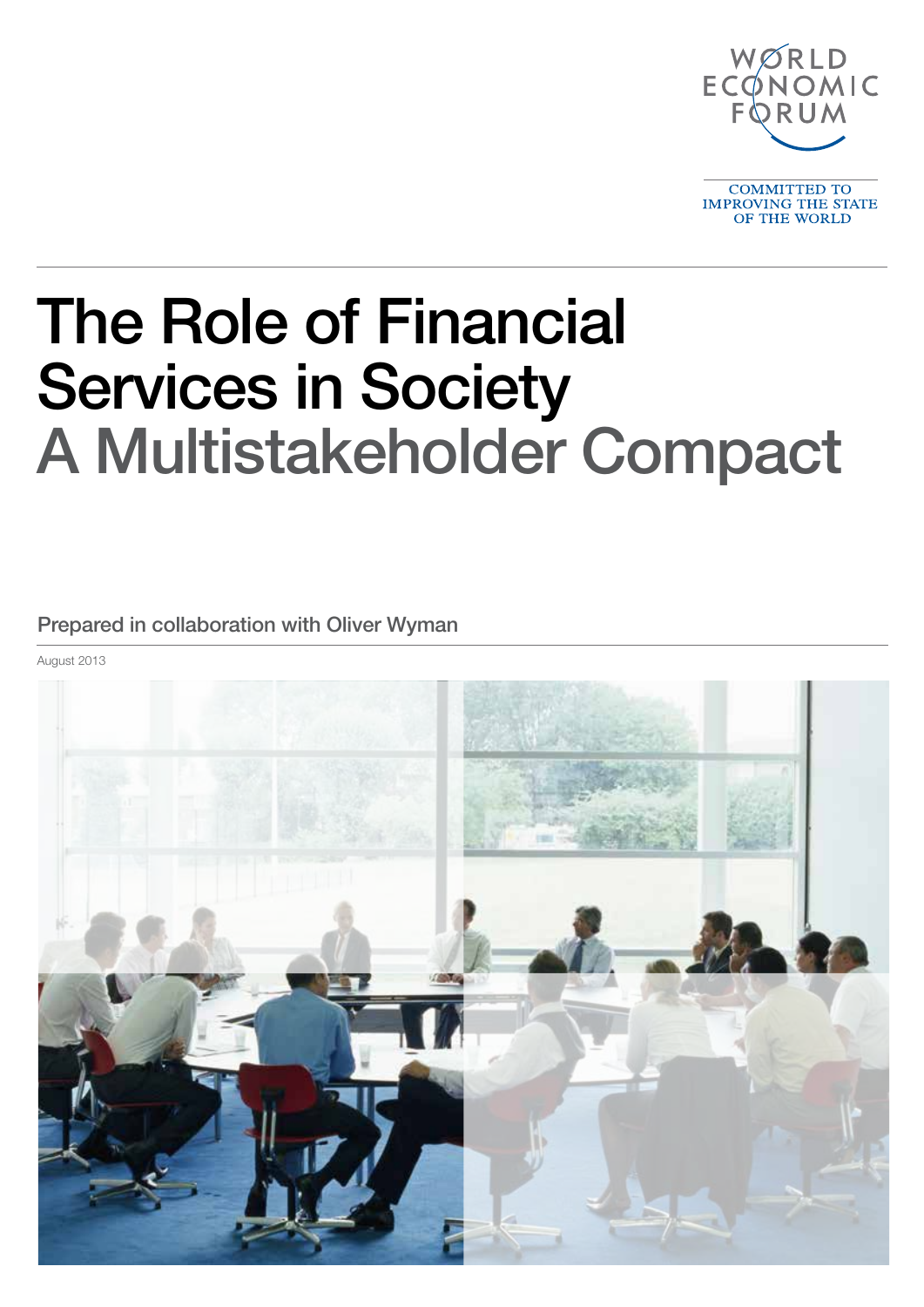### © World Econom

2013 - All rights re

No part of this publication may be reproduced or transmitted in any form or by any means, including photocopying and recording, or by any information storage and retrieval system.

The views expressed are those of certain participants in the discussion and do not necessarily reflect the views of all participants or of the World Economic Forum.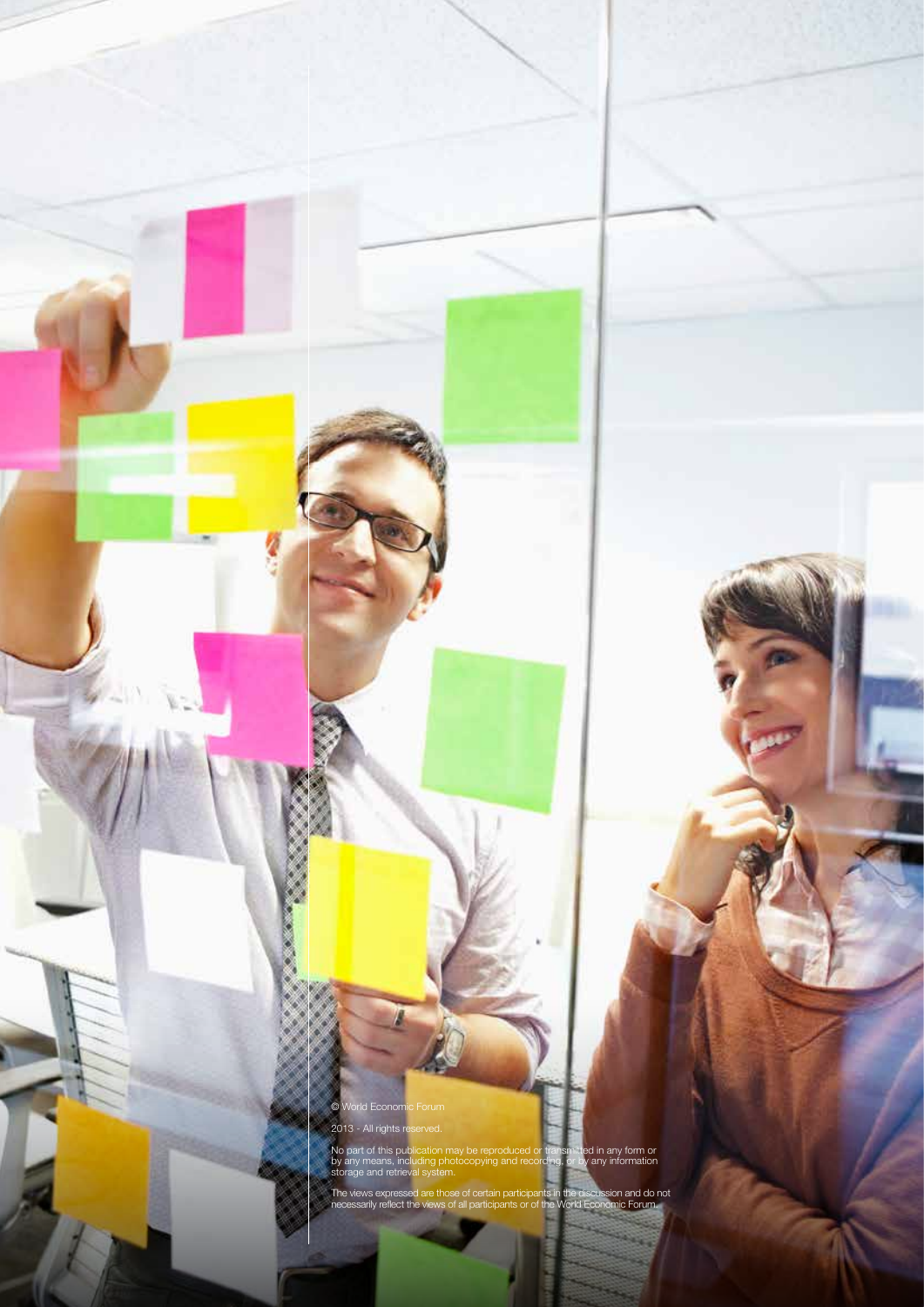- 3 Point of Departure
- 4 What the Financial System should provide to Society
- 7 Our Commitment to Society
- 9 Defining the Role of Financial Services in Society
- 12 Acknowledgments

## Contents A New Kind of Dialogue

In 2012, the World Economic Forum, with support from Oliver Wyman, launched a multistakeholder initiative to complement the on-going regulatory reform process, bringing together a wide range of senior stakeholders of the financial system, including financial institution leaders, financial policy-makers, leading economists and academics, executives of commercial firms that rely upon financial services and representatives of civil society including consumer advocates and unions. Together, we are seeking a common vision for the industry's role in society and a strengthened bond between the financial services industry and society at large.

This document is the first explicit articulation of the role of Financial Services in society, proposed by representatives from its many different stakeholder groups. On their own, the ideas contained herein are neither new nor controversial – but we intend for this to be the beginning of a dialogue in which we will publicly scrutinize the industry's ability to meet society's needs and propose solutions to outstanding problems. We hope this will be an additional step on the difficult path to earning back society's trust through the combined actions and decisions of everyone involved in the financial system.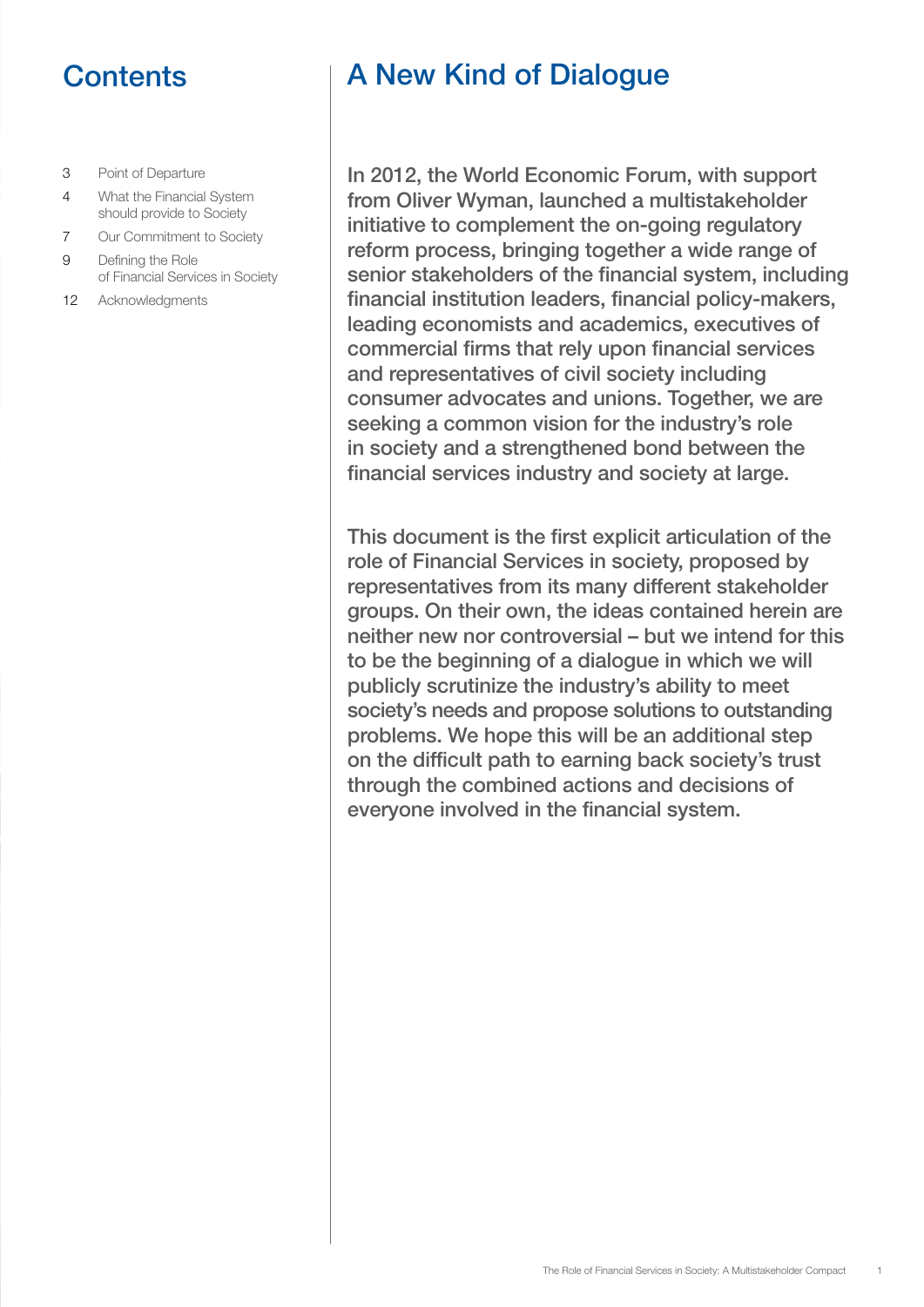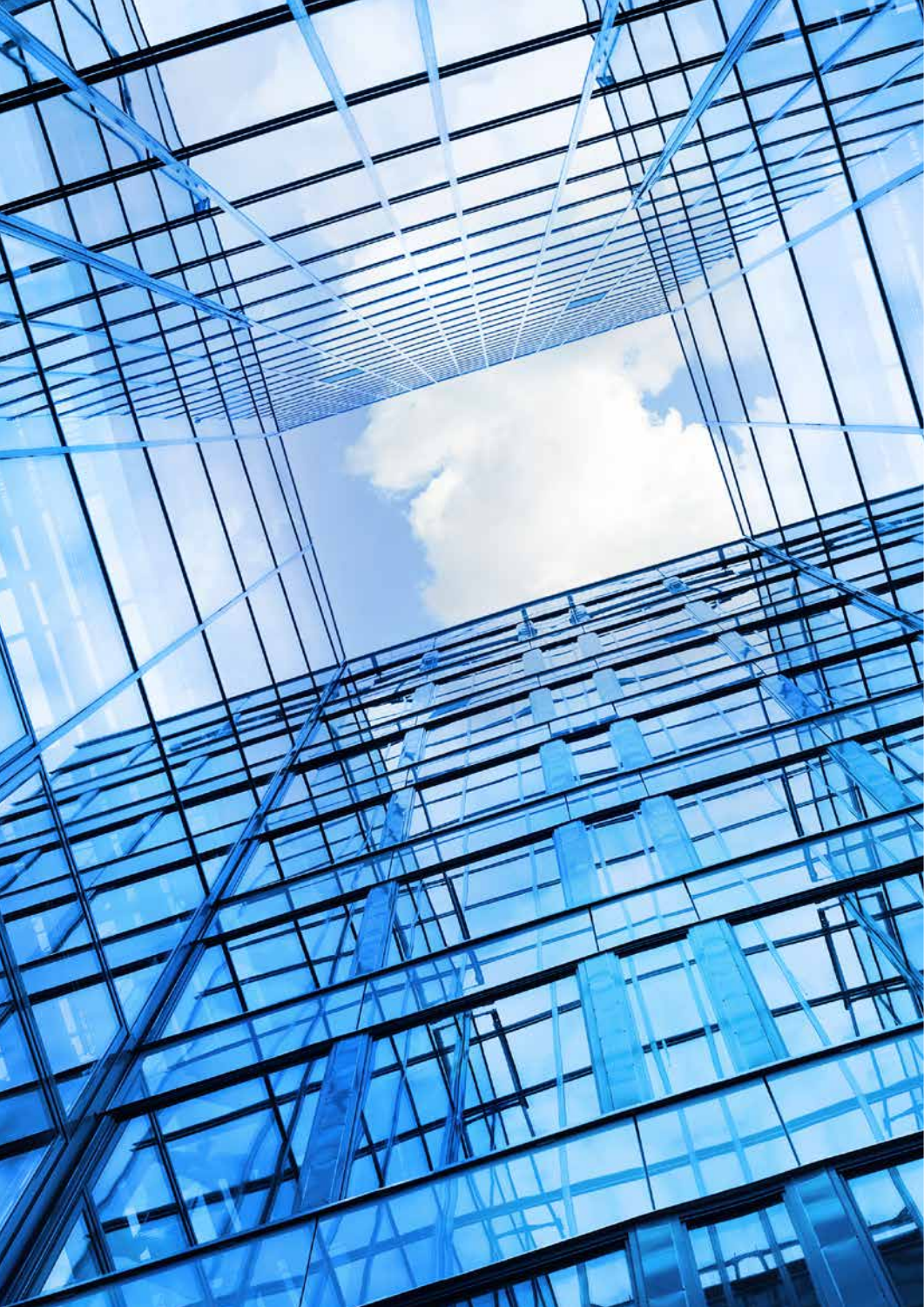## Point of Departure

Finance plays a critical role for society at large, serving individuals, families, businesses, governments and civic institutions. The financial sector performs indispensable functions such as enabling saving and investment, providing protection from risks and supporting the creation of new jobs and enterprises. It is critical that the sector operates to provide these functions for society in a stable, sustainable way.

Experiences of recent years have revealed a range of vulnerabilities of the financial system. Critiques include: the implicit subsidies for firms considered "too big to fail" that can allow financial institutions to enjoy privileged access to low-cost funding but protect creditors in the event of failure; the complex and often opaque web of interconnections that exists among large financial institutions and industry participants; poorly designed incentive systems; excessive leverage; insufficient liquidity; inadequate or unenforced fiduciary standards; and illegal or unethical activities from some market participants. These issues have been extremely costly to society and resulted in a significant loss of public trust and confidence in the financial system.

An enormous, multi-year effort by policy-makers and financial institutions is underway to make the financial system more resilient and enable it to sustainably contribute to economic growth and prosperity. The regulatory community has strengthened oversight and prudential requirements as part of a global effort to overhaul and improve financial regulation. The industry has also taken a range of steps to change the way it does business. These combined efforts have resulted in a significant reduction in leverage, an increase in reserves and improved capital adequacy. Changes have been made to the level and structure of compensation, including implementation of longer deferral periods and introduction of bonus-malus schemes and clawbacks, which are unique to financial services. Improvements have also been made to business practices such as training, whistleblowing, sales and product approvals, with increased penalties for breaching standards.

However, much work lies ahead to repair the bonds of trust between the industry, its clients, regulators, investors and society at large. As the sector continues to evolve, all stakeholders will need to work together to ensure that the financial system continues to fuel economic growth and job creation.

While recent consultation processes between the private sector and regulators have demonstrated a joint interest in collaborating to achieve these goals, the dialogue is also a microcosm for the range of obstacles hindering greater progress. Different stakeholders continue to operate within very different frames of reference and use divergent vocabulary to describe the purpose and activities of the sector. Participants often "talk past each other", defending pre-defined positions and self-interests. This is resulting in too little useful dialogue to support mutual learning, too much focus on technical issues and insufficient attention to developing an overarching framework and vision of a stable and inclusive financial system that meets society's needs.

We believe that a new kind of dialogue is needed to overcome these challenges.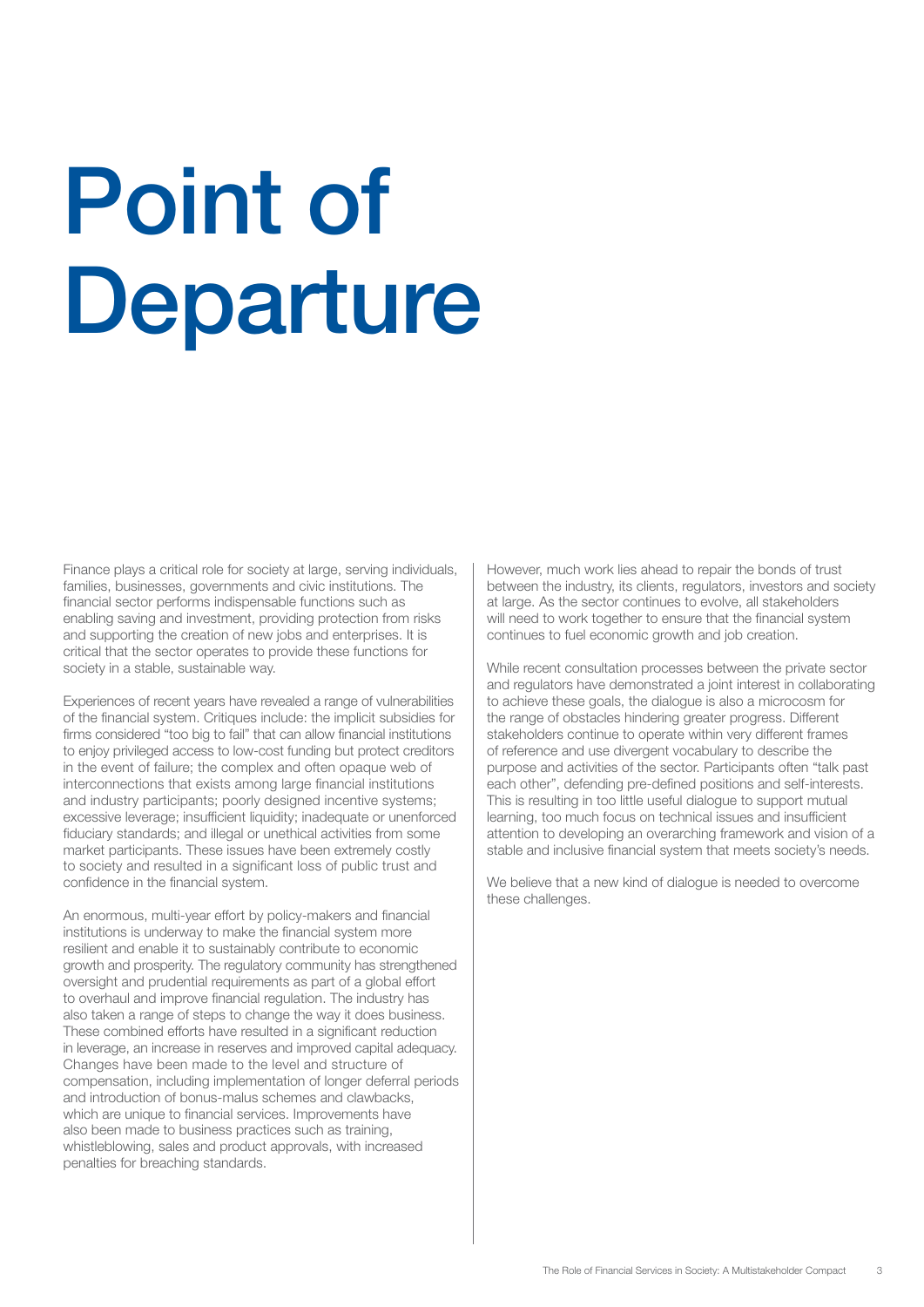# What the Financial System should provide to Society

We have returned to first principles to articulate a collective view of what a financial system should provide to society. This is a normative expression of a financial system – in other words, an articulation of what any financial system should do for society. Importantly, it does not presuppose or prescribe particular business models, institution types or financial products and services that exist today. Nor does it assume that all societal needs can or should be fulfilled by every institution within the financial sector. Rather, it represents a view of what the financial system as a whole should provide to society. This common framework serves as a shared vocabulary to support discussions on the future of the financial system, as we focus on what financial firms and policy-makers should do, in addition to what they are required to do.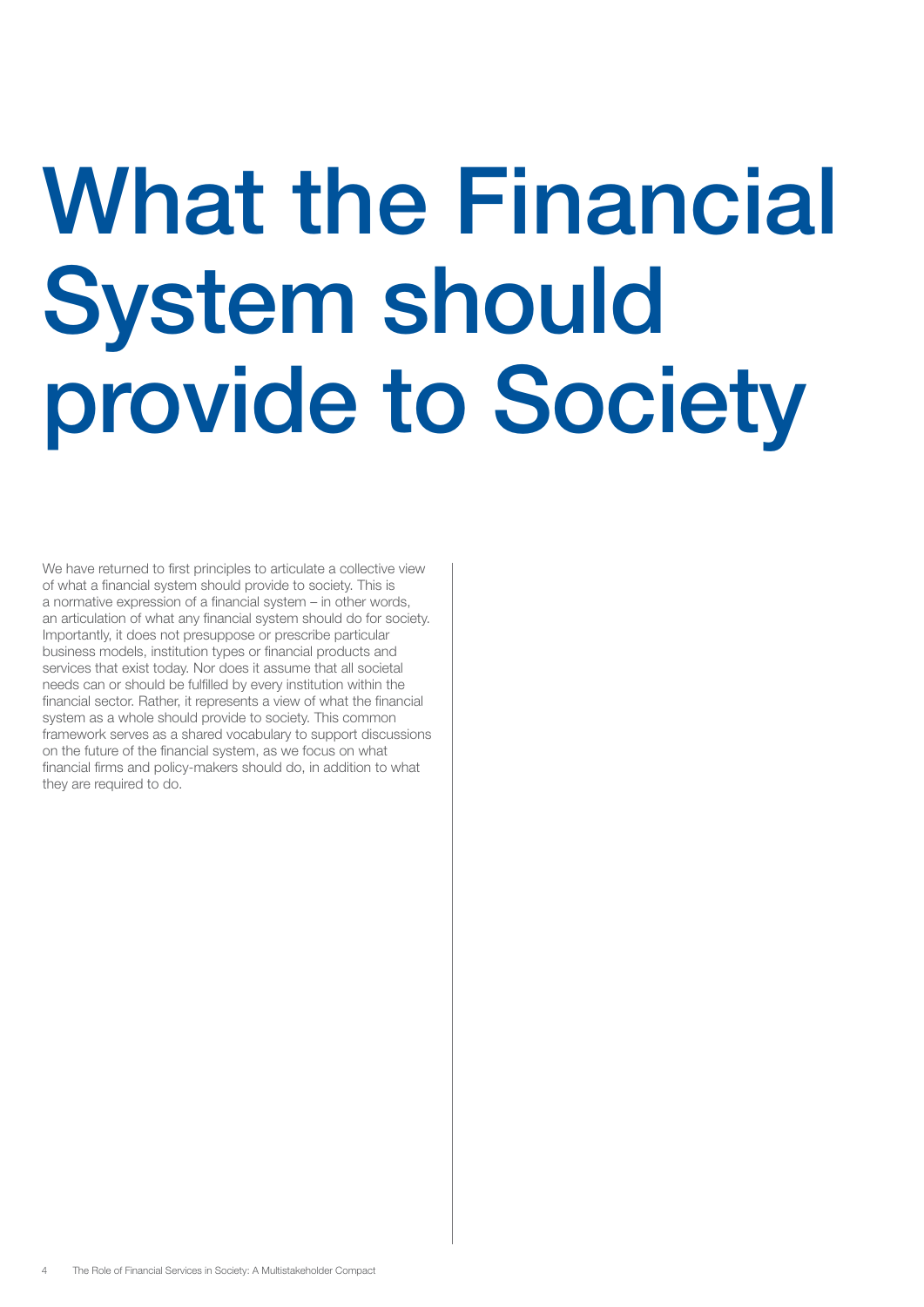## Figure 1: What the Financial System should provide to Society

| <b>SOCIETAL NEED</b>                                                                         | DESCRIPTION OF NEEDS                                                                                                                                                                                                                                                      |
|----------------------------------------------------------------------------------------------|---------------------------------------------------------------------------------------------------------------------------------------------------------------------------------------------------------------------------------------------------------------------------|
| <b>Promote financial and</b><br>economic resilience                                          | Mechanisms to reduce large shocks originating in the<br>financial system and minimized amplification via<br>the financial system of shocks that originate outside the<br>system to limit financial contagion and costs to the real<br>economy and society at large        |
| Safeguard savings and the<br>integrity of financial contracts                                | Broad access to a safe way to save, with minimal risk and<br>easy access to funds; legal and operational reliability<br>across all financial contracts, products and transactions                                                                                         |
| <b>Facilitate efficient allocation</b><br>of capital to support<br>economic growth           | Mechanisms to raise debt or equity for current and future<br>needs, raise capital for new ventures/investments and<br>finance growth projects yielding positive financial returns<br>and benefits to the real economy                                                     |
| <b>Provide broad access to</b><br>financial services products<br>and services                | Broad access to financial services across the world,<br>including disadvantaged and low-income segments,<br>and education on financial management to reduce levels<br>of unbanked and uninsured (or underbanked and<br>underinsured) populations across the world         |
| <b>Enable smoothing of</b><br>cash flows and consumption<br>over time                        | Structures to balance consumption, investment and<br>saving during the different phases of life and provide the<br>ability to deploy savings/investments across a range<br>of time horizons and risk profiles to balance access<br>(liquidity), risk and economic returns |
| <b>Enable</b><br>payments                                                                    | Safe, low-cost and reliable physical and electronic<br>mechanisms to make payments for goods and services<br>and to transfer money domestically and internationally                                                                                                       |
| <b>Provide financial</b><br>protection, risk transfer<br>and diversification                 | Ability to cover unexpected expenses from unforeseen<br>events, share risks among groups to limit individual<br>loss, transfer risks to those that are more able and<br>willing to take them and undertake productive activities<br>while managing risks and volatility   |
| <b>Collect, analyze and distribute</b><br>information for better<br>economic decision-making | Trusted and objective advice on how to best use<br>financial products and information to meet<br>personal objectives minimizing search costs and<br>investment risks                                                                                                      |
| <b>Provide effective</b><br>markets                                                          | Consistent access to a broad set of investment<br>opportunities at fair, accurate and transparent market<br>prices; reliable provision of liquidity for a wide range<br>of assets and well-functioning transaction execution<br>mechanisms                                |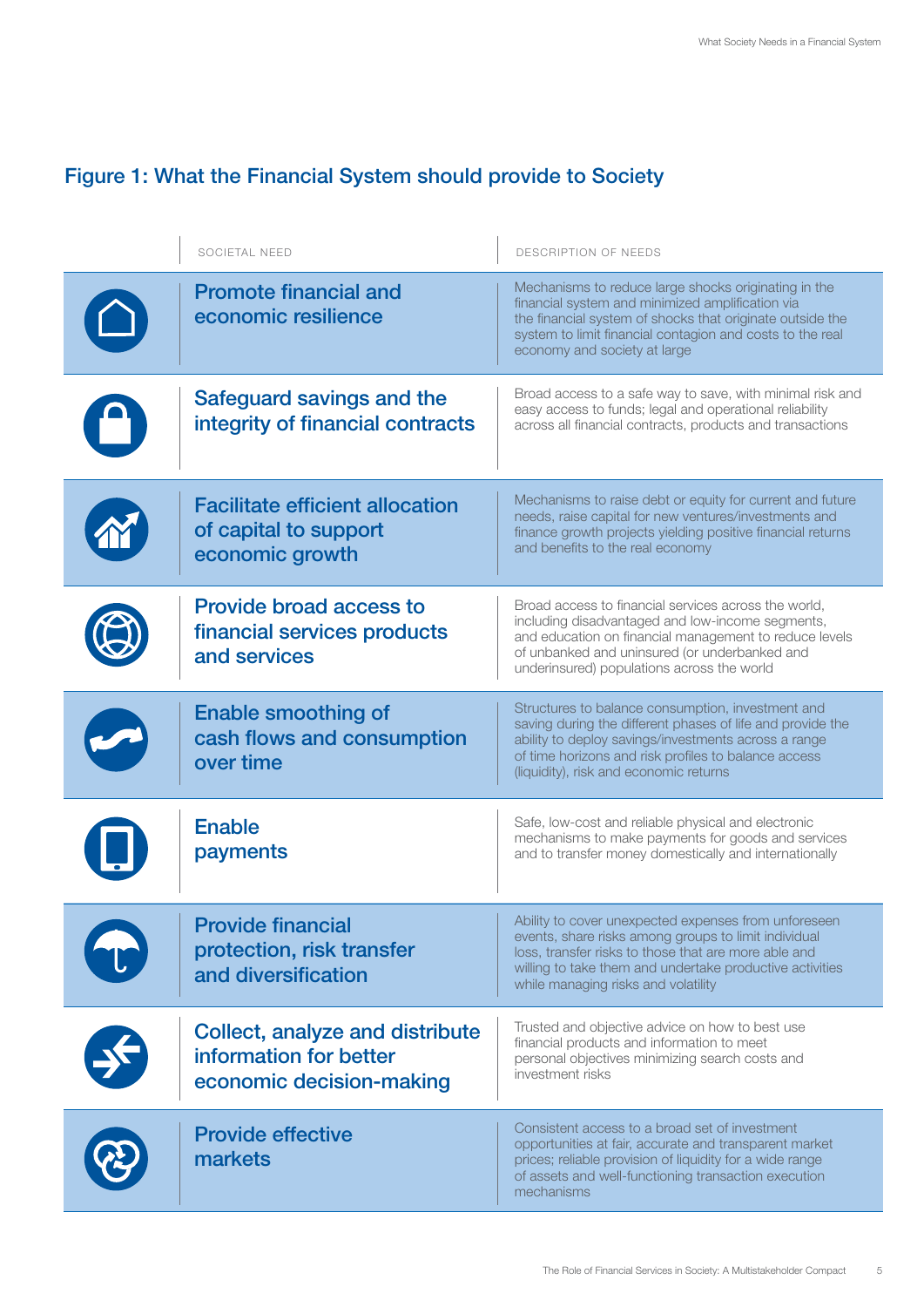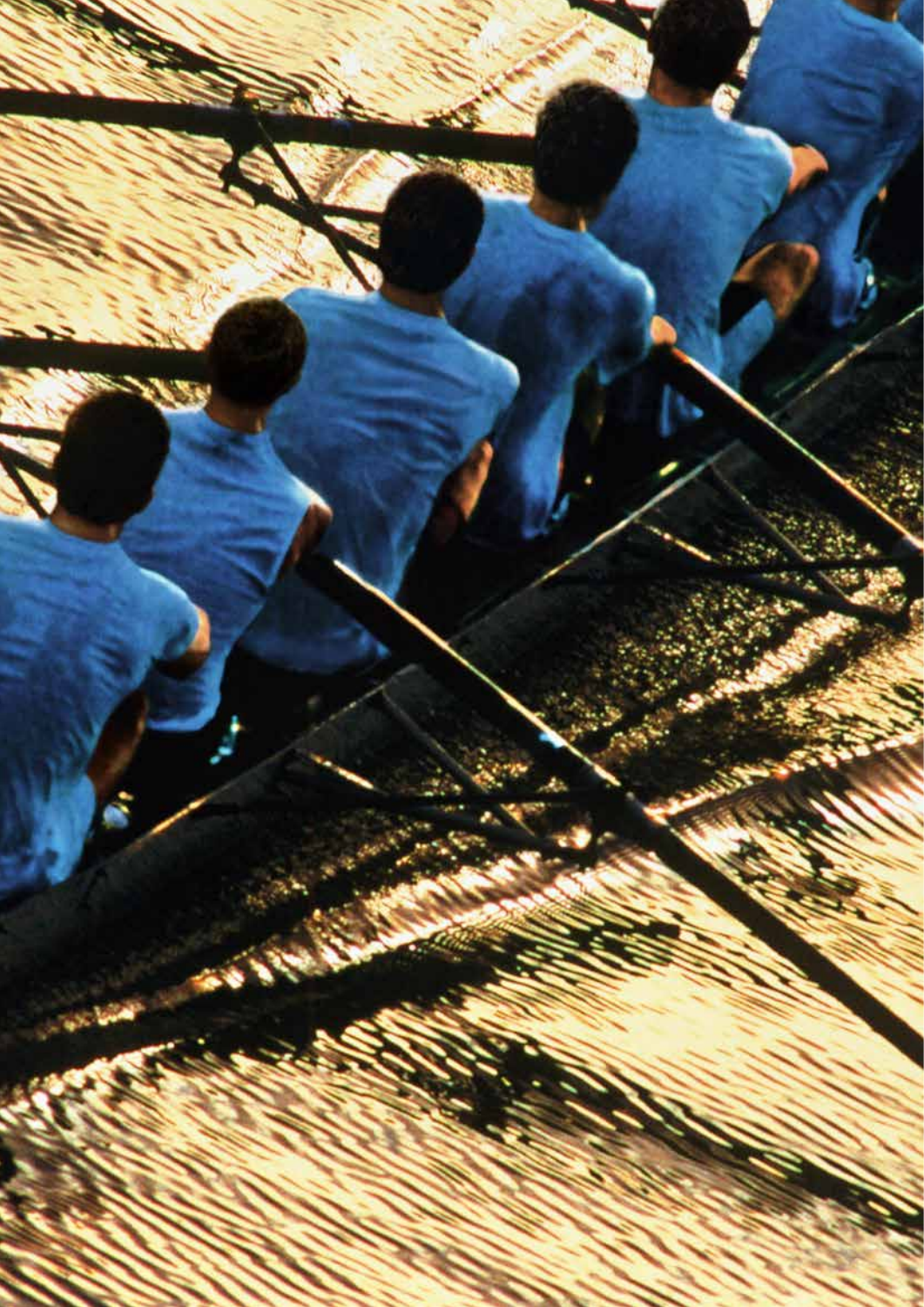## Our Commitment to Society

Agreeing on the functions that society needs its financial sector to perform is only the first step. The challenging and necessary next step is identifying how the sector should continue to evolve to fulfill these needs more completely and effectively. Industry participants must continue to focus on redesigning business and operating models, ensuring that they are consistently acting in the best interests of all stakeholders of the financial system and society as a whole. They must continue the reform process in areas such as risk and control, performance management, product design, conduct standards, culture, ethics and values, among others. In doing so, they must ensure that the goals and incentives of financial institutions and individual practitioners are aligned with the needs of society.

Equally importantly, the official sector must renew its emphasis on the coordinated global overhaul of financial regulation. This includes developing regulation that is pragmatic, provides clarity and creates a level playing field. Policy-makers should recognize strength in the diversity of business models and ensure that the political discourse takes into account the value of appropriate international competition which is best served by common approaches to regulation. The regulatory framework should be designed to enable financial institutions to fulfill the societal needs described above.

We will use this Compact as our guide to continue to explore how we can best live up to our commitment to society and meet our collective goals of a stable and inclusive financial system. In the coming months and years, we will institutionalize periodic multistakeholder dialogues to evaluate the role of the financial services industry and publicly share our views on how the sector must evolve to achieve the commitments we have articulated.

We, the members of the Steering Committee, are committed to shaping the policies and actions of our organizations to best meet the needs of society that we have articulated.

This Compact is only the starting point of a multistakeholder dialogue on how the financial system must evolve.

We invite other stakeholders, including financial industry leaders, policy-makers, academics and representatives of civil society, to join us in making this commitment to ensure that the financial system can meet society's needs today and in the future.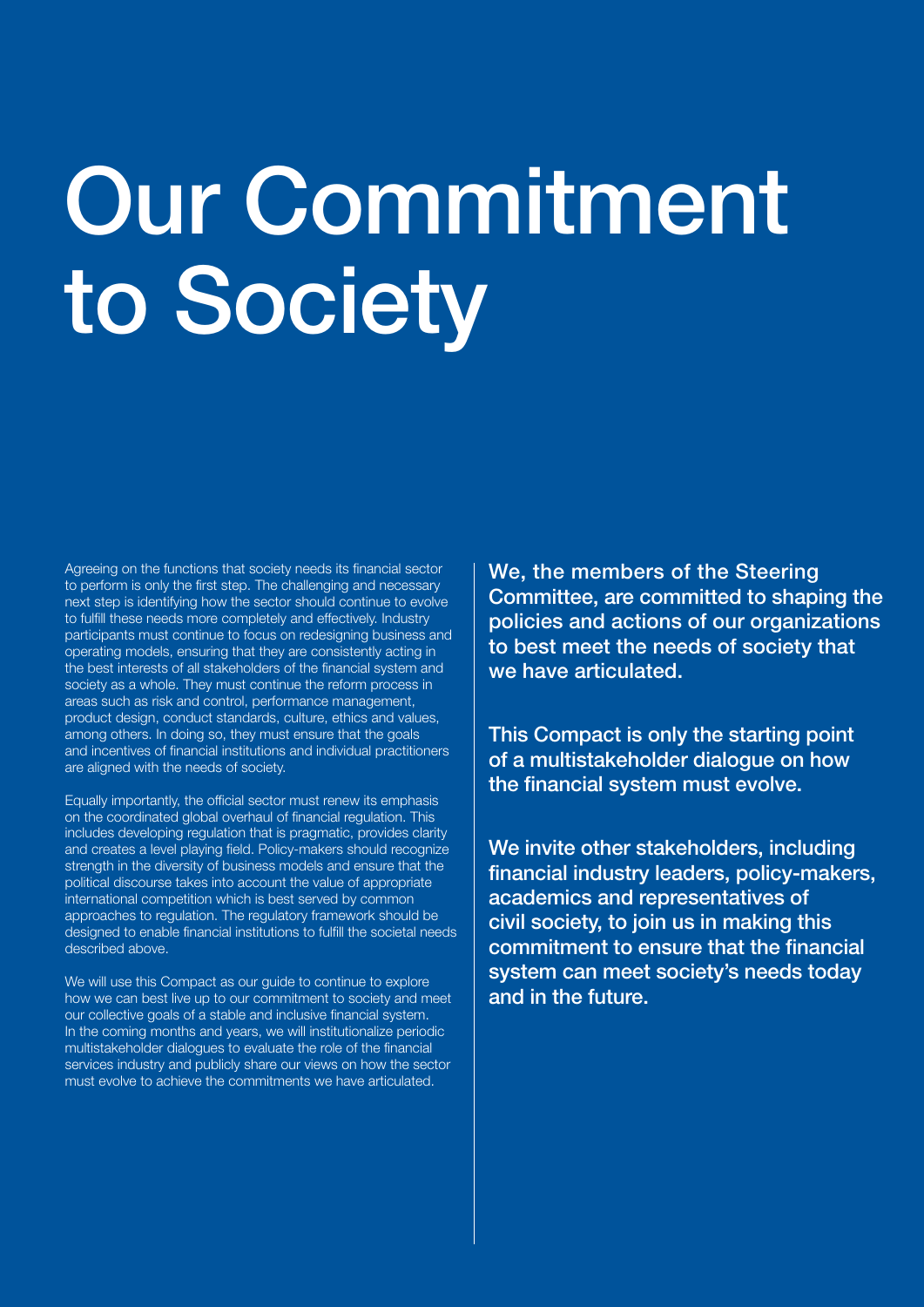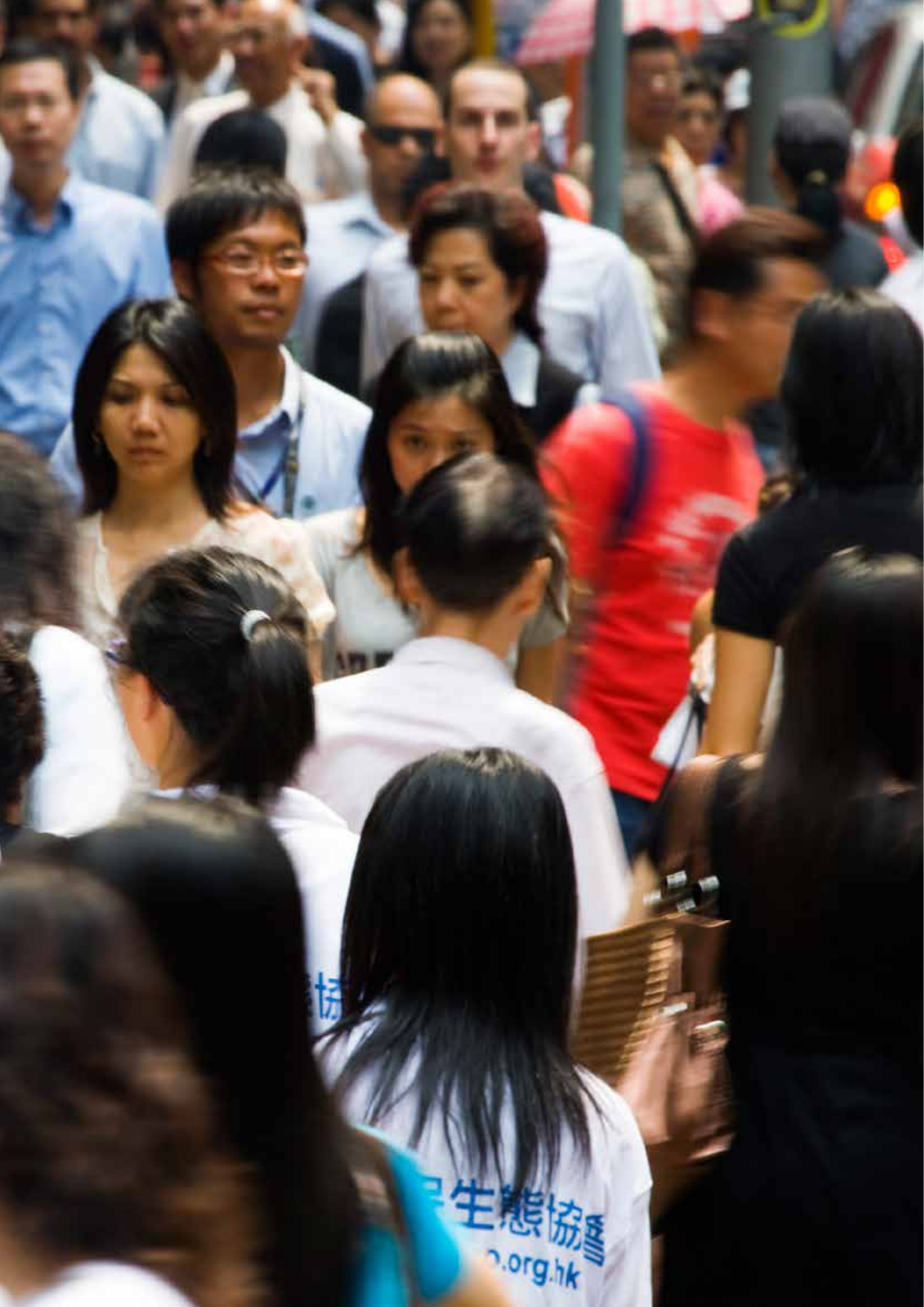## Defining the Role of Financial Services in Society

The table below highlights the required activities by a financial system to meet the societal needs that we have articulated as well as indicators that a financial system is suitably fulfilling these needs.

| <b>SOCIETAL</b><br><b>NEED</b>                                                                 | <b>EXAMPLES OF</b><br><b>NEEDS</b>                                                                                                                                                                                                                                                                                                                                        | REQUIRED FINANCIAL<br>SYSTEM ACTIVITIES                                                                                                                                                                                                                                                                                                                                                                                                                                                                                                                                                                                                                                      | INDICATORS OF<br><b>SUCCESS</b>                                                                                                                                                                                                                                                                                                                                                                                                                                                                                                                                                                                                 |
|------------------------------------------------------------------------------------------------|---------------------------------------------------------------------------------------------------------------------------------------------------------------------------------------------------------------------------------------------------------------------------------------------------------------------------------------------------------------------------|------------------------------------------------------------------------------------------------------------------------------------------------------------------------------------------------------------------------------------------------------------------------------------------------------------------------------------------------------------------------------------------------------------------------------------------------------------------------------------------------------------------------------------------------------------------------------------------------------------------------------------------------------------------------------|---------------------------------------------------------------------------------------------------------------------------------------------------------------------------------------------------------------------------------------------------------------------------------------------------------------------------------------------------------------------------------------------------------------------------------------------------------------------------------------------------------------------------------------------------------------------------------------------------------------------------------|
| Promote<br>financial and<br>economic<br>resilience                                             | • Ways to reduce large<br>shocks originating in the<br>financial system<br>• Ways to minimize<br>amplification via the<br>financial system of shocks<br>that originate outside<br>the system<br>• Ways to manage<br>trade-offs among the<br>different functions of the<br>financial system, and<br>between those functions<br>and the reliability of the<br>system itself | • Develop robust mechanisms<br>to contain financial contagion<br>• Ensure the availability of<br>safe ways to resolve failing<br>financial institutions<br>• Maintain sustainable levels<br>of leverage across all parts<br>of the financial system<br>• Provide transparency into<br>financial business activities,<br>products and services<br>• Align incentives to socially<br>beneficial outcomes to limit<br>moral hazard events<br>• Institute suitable<br>macro-prudential and<br>micro-prudential requirements<br>and conduct regulation<br>to maximize sustainable<br>long-term growth<br>• Implement robust<br>governance mechanisms<br>and build strong cultures | Ability of major financial<br>firms to fail without major<br>damage to the economy<br>and losses borne by the public<br>• Infrequent and local incidents<br>of disorderly financial break-<br>downs (e.g. bank runs and<br>other financial panics)<br>• Limited spill-over damage<br>from financial shocks to<br>the real economy<br>Stable markets able to<br>$\bullet$<br>withstand economic, financial<br>or real world events, and<br>continue to provide liquidity<br>• Appropriate levels and<br>volumes of financial services<br>activity across the system<br>• Minimized damage from the<br>"popping" of asset bubbles |
| <b>Safeguard</b><br>savings and<br>the integrity<br>of financial<br>contracts                  | • Ways to safely save money<br>for future needs, with<br>confidence that principal<br>will be returned<br>• Ways to withdraw savings<br>and use saved funds to<br>make payments<br>• Ways to engage in financial<br>relationships with<br>confidence that contracts<br>can and will be honored                                                                            | • Create savings products<br>that are liquid and have<br>minimal risk<br>• Design legal and operational<br>processes to ensure that<br>contracts are honored                                                                                                                                                                                                                                                                                                                                                                                                                                                                                                                 | • Absence of bank runs<br>• Minimal disruptions to<br>savers' ability to<br>access funds<br>• Zero breaches of financial<br>contract terms (e.g.<br>segregation of client<br>assets)                                                                                                                                                                                                                                                                                                                                                                                                                                            |
| <b>Facilitate</b><br>efficient<br>allocation<br>of capital to<br>support<br>economic<br>growth | • Ways to borrow money for<br>current and future needs<br>• Ways to raise money for a<br>new venture (e.g. for a new<br>plant or machinery or to<br>finance day-to-day needs<br>of a business)<br>• Ways to finance large<br>infrastructure projects such<br>as bridges and railroads                                                                                     | • Extend credit by mobilizing<br>savings from individuals,<br>institutions and countries<br>to productive investments<br>to drive growth<br>• Efficiently allocate capital<br>to investments to optimize<br>private and social returns<br>(includes both prospective<br>allocation to new projects<br>and monitoring of prior<br>investments)<br>• Provide support for<br>infrastructure and trade<br>financing needs                                                                                                                                                                                                                                                        | Positive financial returns,<br>appropriately measured<br>and accounting for risks<br>• The real-economy<br>success of the investments,<br>as measured by<br>increasing aggregate<br>and/or per capita wealth<br>and income                                                                                                                                                                                                                                                                                                                                                                                                      |

continued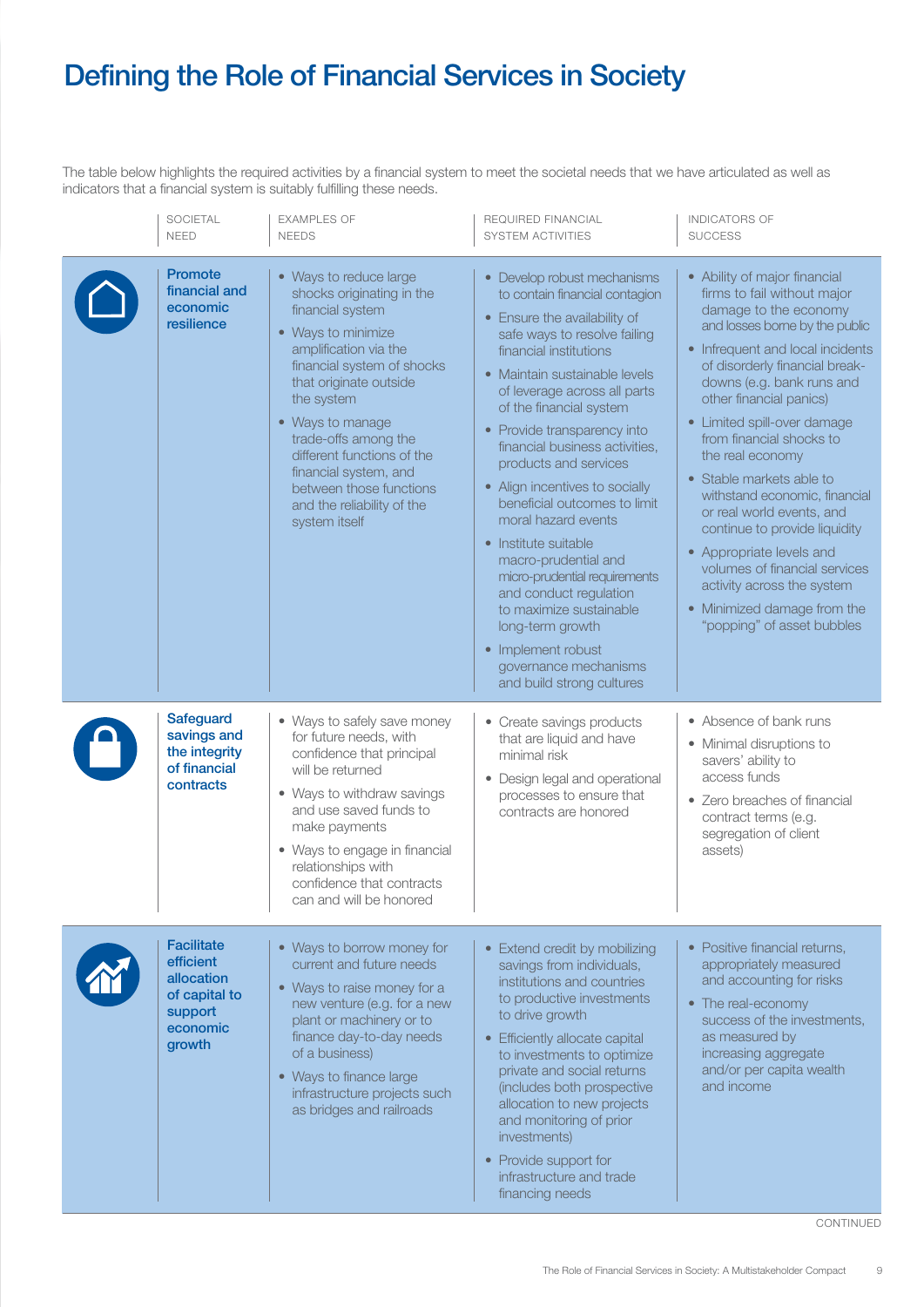| SOCIETAL<br><b>NEED</b>                                                                | <b>EXAMPLES OF</b><br><b>NEEDS</b>                                                                                                                                                                                                                                                                                                                                                       | REQUIRED FINANCIAL<br><b>SYSTEM ACTIVITIES</b>                                                                                                                                                                                                                                                                                                                                                                                                                                                                                                                    | <b>INDICATORS OF</b><br><b>SUCCESS</b>                                                                                                                                                                                                                                                                                                                               |
|----------------------------------------------------------------------------------------|------------------------------------------------------------------------------------------------------------------------------------------------------------------------------------------------------------------------------------------------------------------------------------------------------------------------------------------------------------------------------------------|-------------------------------------------------------------------------------------------------------------------------------------------------------------------------------------------------------------------------------------------------------------------------------------------------------------------------------------------------------------------------------------------------------------------------------------------------------------------------------------------------------------------------------------------------------------------|----------------------------------------------------------------------------------------------------------------------------------------------------------------------------------------------------------------------------------------------------------------------------------------------------------------------------------------------------------------------|
| <b>Provide</b><br>broad access<br>to financial<br>services<br>products and<br>services | • Ways to provide access<br>to financial services to<br>populations across<br>the world, including<br>disadvantaged and low<br>income segments<br>• Ways to educate the public<br>on financial management                                                                                                                                                                                | • Provide appropriate and<br>affordable savings and credit<br>products, payment<br>and money transfer services<br>and insurance for<br>low-income segments<br>• Expand distribution networks<br>to reach unbanked/uninsured<br>and underbanked/<br>underinsured areas<br>(physical and other<br>technology-enabled networks)<br>• Provide financial education<br>and training<br>• Collaborate with global<br>bodies, local governments<br>and policy-makers to<br>develop a mutually<br>supported strategy for<br>inclusive finance and<br>appropriate standards | Financially viable business<br>and operating models<br>serving low-income<br>segments and<br>disadvantaged segments<br>Greater access to formal<br>$\bullet$<br>financial services<br>• Lower levels of unbanked/<br>uninsured and underbanked/<br>underinsured populations<br>across the world                                                                      |
| Enable<br>smoothing<br>of cash<br>flows and<br>consumption<br>over time                | • Ways to balance spending<br>and saving during the<br>different phases of life,<br>supporting individuals<br>who typically<br>- Consume more than they<br>earn while young adults<br>and borrow for investments<br>(e.g. to buy a home)<br>- Consume less than they<br>earn while middle aged<br>(e.g. to save for retirement)<br>- When older, again<br>consume more than<br>they earn | • Allow individuals and public<br>or private institutions to<br>borrow funds and pay them<br>back from future earnings<br>• Deploy savings/investments<br>across a range of time<br>horizons and risk profiles to<br>balance access (liquidity),<br>risk and economic returns                                                                                                                                                                                                                                                                                     | • Robust structures for<br>maturity transformation and<br>cash flow management<br>• Access to credit at<br>reasonable cost for those<br>individuals and institutions<br>that can repay their<br>borrowing<br>• Access to equity capital<br>for investments able<br>to generate acceptable<br>returns                                                                 |
| <b>Enable</b><br>payments                                                              | • Ways to make payments<br>for goods and services<br>• Ways to transfer money<br>domestically and<br>internationally<br>• Ways to make payments<br>without the risk of carrying<br>large sums of cash or<br>having to access physical<br>funds                                                                                                                                           | • Facilitate accurate and<br>secure payments between<br>counterparties for the<br>exchange of goods and<br>services<br>• Provide retail and wholesale<br>payments mechanisms<br>(physical and electronic)<br>to support domestic/<br>international trade and<br>economic activity<br>• Provide non-cash<br>payment methods to<br>support economic activity<br>(e.g. e-commerce)                                                                                                                                                                                   | • Low-cost, convenient and<br>reliable payment methods<br>• Minimal fraud<br>Accurate recordkeeping<br>$\bullet$<br>Payment systems that use<br>$\bullet$<br>advances in technologies<br>where appropriate (e.g.<br>digitization)<br>• Payments system stability<br>during adverse events<br>(e.g. financial panics,<br>physical disruptions caused<br>by disasters) |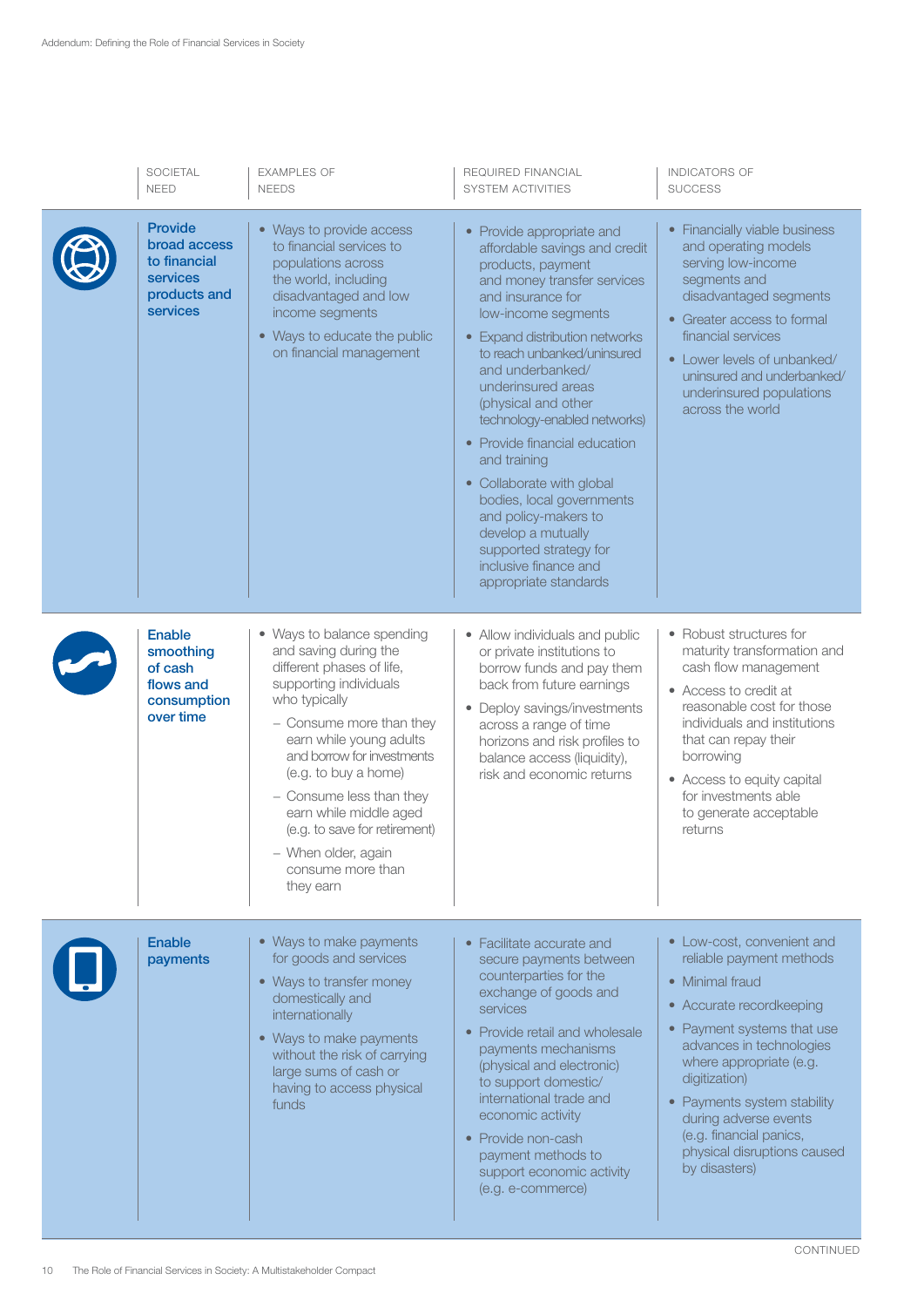| <b>SOCIETAL</b><br><b>NEED</b>                                                                        | <b>EXAMPLES OF</b><br><b>NEEDS</b>                                                                                                                                                                                                                                                                                                                                                                                                                                                                                                  | <b>REQUIRED FINANCIAL</b><br><b>SYSTEM ACTIVITIES</b>                                                                                                                                                                                                                                                                                                                                                                                                                                                                                                                                                                                                             | <b>INDICATORS OF</b><br><b>SUCCESS</b>                                                                                                                                                                                                                                                                                                                                                                                                                                             |
|-------------------------------------------------------------------------------------------------------|-------------------------------------------------------------------------------------------------------------------------------------------------------------------------------------------------------------------------------------------------------------------------------------------------------------------------------------------------------------------------------------------------------------------------------------------------------------------------------------------------------------------------------------|-------------------------------------------------------------------------------------------------------------------------------------------------------------------------------------------------------------------------------------------------------------------------------------------------------------------------------------------------------------------------------------------------------------------------------------------------------------------------------------------------------------------------------------------------------------------------------------------------------------------------------------------------------------------|------------------------------------------------------------------------------------------------------------------------------------------------------------------------------------------------------------------------------------------------------------------------------------------------------------------------------------------------------------------------------------------------------------------------------------------------------------------------------------|
| <b>Provide</b><br>financial<br>protection,<br>risk transfer<br>and<br>diversification                 | • Ways to cover unexpected<br>expenses from unforeseen<br>events (e.g. allow households<br>to maintain consumption<br>in the face of misfortunes.<br>such as unemployment or<br>property damage)<br>• Ways to share risks<br>among groups to limit<br>individual loss<br>• Ways to transfer risks to<br>those that are more willing<br>to take them<br>• Ways to undertake<br>productive activities while<br>managing risks and<br>volatility (e.g. airline<br>companies providing<br>transport hedge against<br>rising oil prices) | • Provide financial protection<br>from adverse events, support<br>for recovery of losses and<br>ability to sustain consumption/<br>production after misfortune<br>through insurance<br>• Provide risk transfer and<br>management to facilitate<br>productive economic activity<br>(e.g. insurance cover for<br>international trade, payment<br>guarantees, construction<br>guarantees)<br>• Transfer risks to those best<br>able to manage and bear<br>them, via insurance,<br>derivatives, securitization<br>or other structures<br>• Absorb and pool different<br>risks from individuals and<br>institutions to realize economic<br>benefits of diversification | • Clear and effective risk<br>transfer, with contingent<br>payments honored<br>• Asset pooling structures<br>that allow for both capable<br>management and efficiently<br>diversified portfolios for<br>beneficial owners<br>• No complexity introduced<br>purely to take advantage of<br>information asymmetry<br>• Wide range of risks that<br>can be economically<br>insured, hedged or<br>otherwise managed<br>• Appropriate balance<br>of transparency<br>and confidentiality |
| Collect,<br>analyze and<br>distribute<br>information<br>for better<br>economic<br>decision-<br>making | • Ways to obtain advice on<br>how to best use financial<br>products and information to<br>meet personal objectives<br>• Ways to obtain advice on<br>how to raise capital<br>• Ways to reduce search<br>costs and risks of investing                                                                                                                                                                                                                                                                                                 | • Offer households financial<br>advice on saving, investment,<br>retirement protection and<br>major financial decisions<br>• Offer firms and public entities<br>advice and support on<br>financing, risk management<br>and restructuring<br>• Disseminate public information<br>to support de-centralized<br>investment decisions<br>(e.g. market prices)<br>• Develop and use private<br>information, specialized<br>expertise and scale benefits<br>(e.g. to perform credit<br>assessments)                                                                                                                                                                     | • Trusted and objective<br>advice for economic agents<br>• Appropriate balance<br>of transparency and<br>confidentiality                                                                                                                                                                                                                                                                                                                                                           |
| <b>Provide</b><br>effective<br>markets                                                                | • Ways to consistently get<br>access to a broad set of<br>investment opportunities<br>at fair and accurate<br>market prices<br>• Ways to access buyers<br>and sellers for financial<br>products                                                                                                                                                                                                                                                                                                                                     | • Accurately indicate the<br>supply of and demand for<br>capital through prices to<br>support the efficient allocation<br>of capital and risk<br>• Reliably provide liquidity,<br>enabling a wide range of<br>assets to be readily bought<br>or sold without undue price<br>change<br>• Define market structures<br>including provision of venues,<br>definition of participants,<br>mechanisms for price<br>formation, rules and trading/<br>execution practices                                                                                                                                                                                                 | • Market-making that<br>supports efficient functioning<br>of formal and informal<br>markets<br>Transparent markets with<br>$\bullet$<br>open access for appropriate<br>participants and traceable<br>activity<br>• Well-functioning clearing<br>and settlement mechanisms                                                                                                                                                                                                          |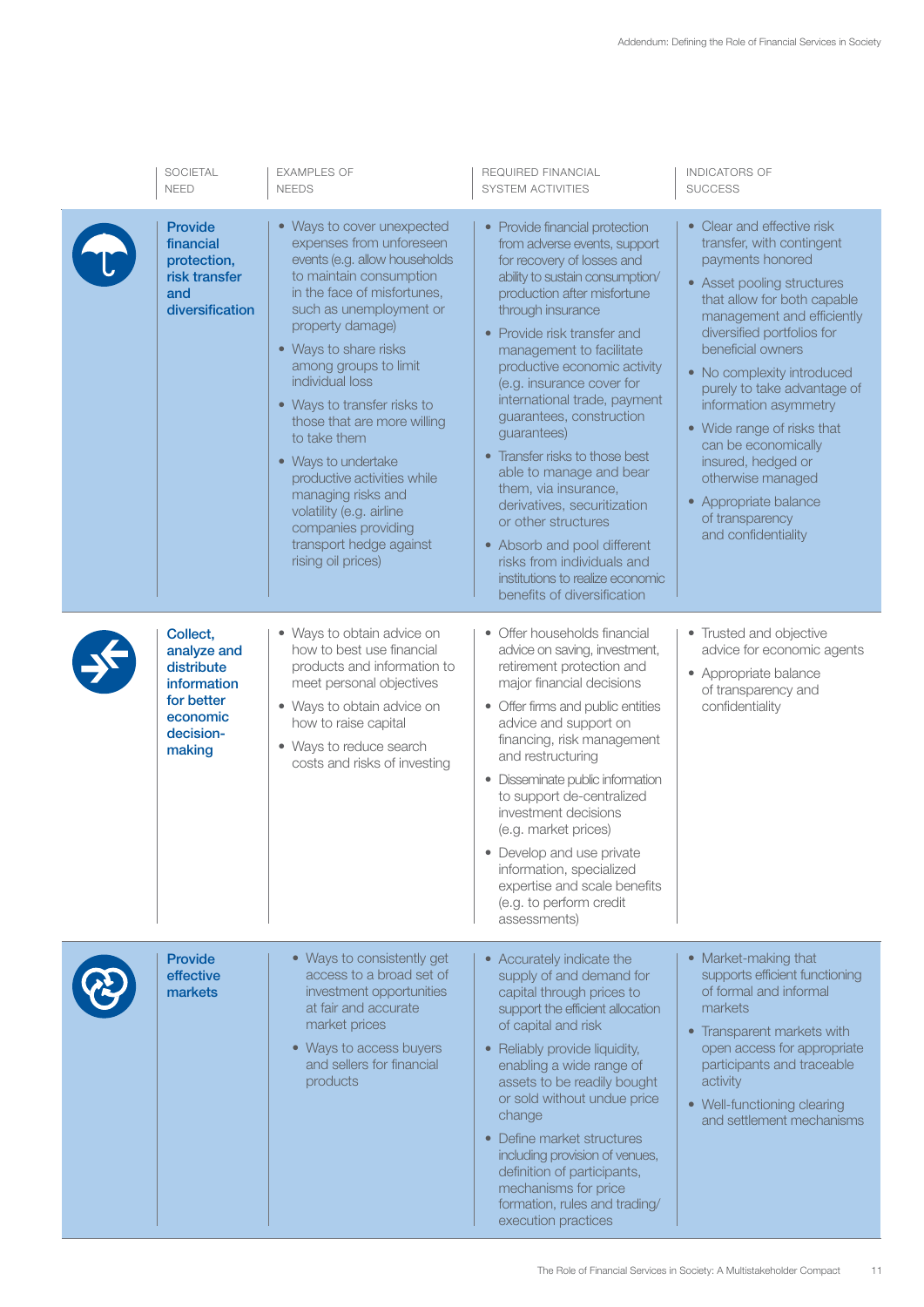## Acknowledgements

## Steering Committee

The project team would like to offer its special gratitude to the members of the multistakeholder steering committee for their leadership in developing this publication. Their energy and insights have been instrumental in this important effort.

### *Co-chairs of the Steering Committee*

Alan Blinder, Gordon S. Rentschler Memorial Professor of Economics and Public Affairs in the Economics Department, Princeton University; Former Vice-Chairman, Federal Reserve

Anshu Jain, Co-Chairman of the Management Board and the Group Executive Committee, Deutsche Bank

Robert Johnson, President, Institute for New Economic Thinking

Adair Lord Turner, Senior Research Fellow, Institute for New Economic Thinking; Former Chairman, Financial Services Authority

### *Steering Committee members*

Erik Berglöf, Chief Economist and Special Advisor to the President, European Bank for Reconstruction and Development

Mike Bodson, President and Chief Executive Officer, The Depository Trust & Clearing Corporation

Patrick Combes, Chairman of the Board of Directors and Chief Executive Officer, Compagnie Financiere Tradition

Michel Demaré, Chairman of the Board of Directors, Syngenta and independent Vice Chairman of the Board of Directors, UBS; Former Chief Financial Officer, ABB Group

Darrell Duffie, Dean Witter Distinguished Professor of Finance, Stanford University

Hikmet Ersek, President and Chief Executive Officer, The Western Union Company

Douglas Flint, Group Chairman, HSBC and Chairman of the Board of Directors, International Institute of Finance

Jacob Frenkel, Chairman, JP Morgan Chase International and Chairman of the Board of Trustees, Group of Thirty (G30); Former Governor, Bank of Israel

Mario Greco, Chief Executive Officer, Assicurazioni Generali

Philip Jennings, General Secretary, UNI Global Union

Chanda Kochhar, Managing Director and Chief Executive Officer, ICICI Bank

Michel M. Liès, Group Chief Executive Officer, Swiss Re

John Lipsky, Distinguished Visiting Scholar, Johns Hopkins School of Advanced International Studies; Former First Deputy Managing Director, International Monetary Fund

Walt M. Macnee, Vice-Chairman, MasterCard Worldwide

Kishore Mahbubani, Dean and Professor in the Practice of Public Policy of the Lee Kuan Yew School of Public Policy, National University of Singapore; Former Singapore Ambassador to the United Nations and President, United Nations Security Council

Guillermo Ortiz, Chairman, Grupo Financiero Banorte; Former Governor, Bank of Mexico

Gary Parr, Vice-Chairman, Lazard Frères & Co.

Joseph Peter, Chief Financial Officer, Nissan Motor Co.

Marcello Sala, Executive Vice-Chairman of the Management Board, Intesa Sanpaolo

Martin Senn, Chief Executive Officer, Zurich Insurance Group

Davide Serra, Founding and Managing Partner, Algebris Investments

V. Shankar, Group Executive Director and Chief Executive Officer, Europe, Middle East, Africa and the Americas, Standard Chartered

Nick Studer, Managing Partner Financial Services, Oliver Wyman

Lance Uggla, Founder and Chief Executive Officer, Markit Group

Axel Weber, Chairman of the Board of Directors, UBS; Former President, Deutsche Bundesbank and member of the Governing Council, European Central Bank

Sir David Wright, Vice-Chairman, Barclays; Former British diplomat and Ambassador to Japan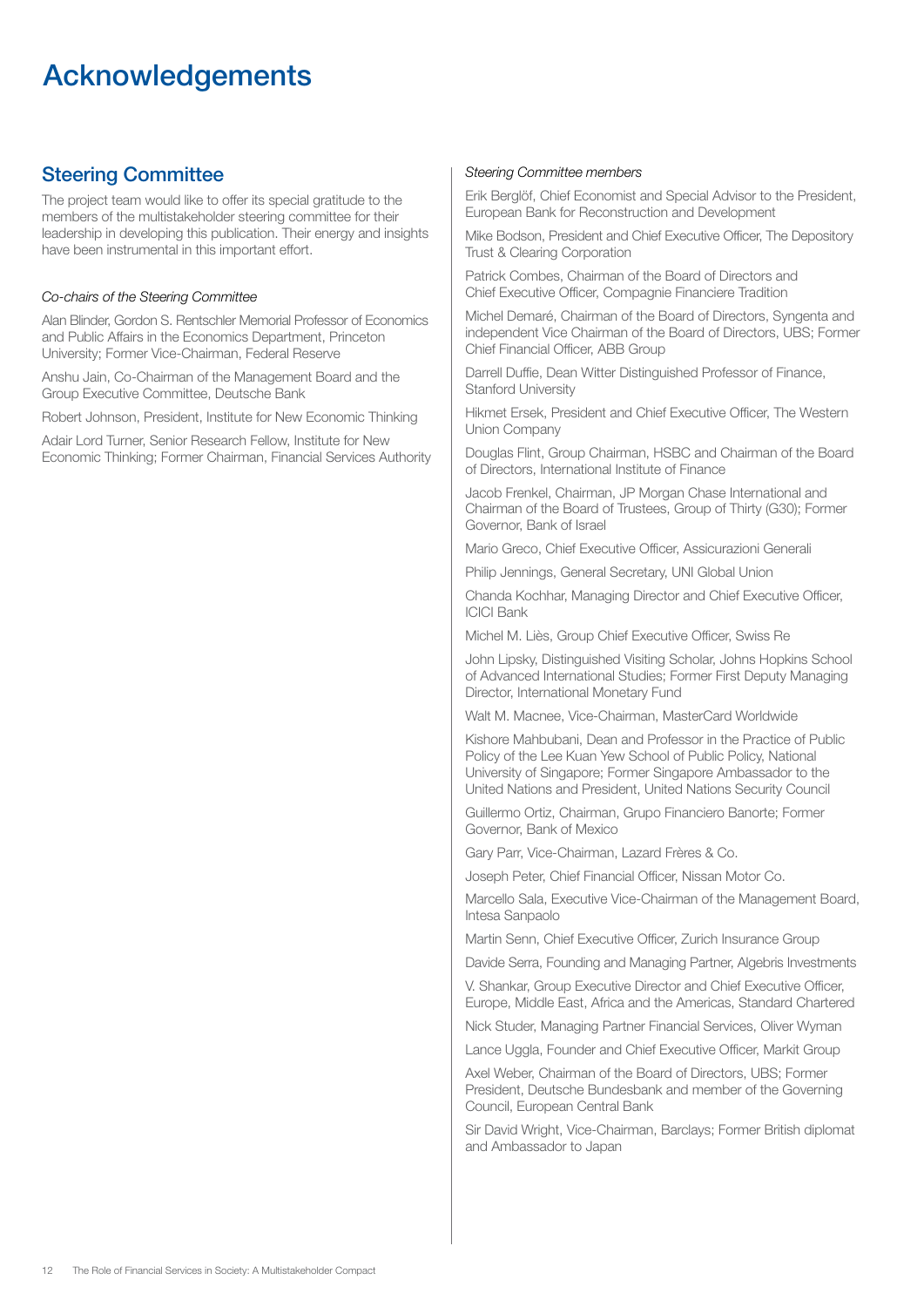## Working Group

The project team would like to thank the Working Group for their contributions to this effort:

#### *Working Group members*

Peter Axilrod, Managing Director, Head of Strategy, The Depository Trust & Clearing Corporation

Anindya Banerjee, Chief Strategist, ICICI Bank

Francis Bouchard, Group Head of Government and Industry Affairs, Zurich Insurance Group

Fabrizio Campelli, Head of Group Strategy and Planning, Deutsche Bank

Miles Celic, Director of Group Public Affairs and Policy, Prudential plc

Luella Chavez D'Angelo, Chief Communications Officer, The Western Union Company

Geoff Davis, Director, Perpetual Education Fund and Co-founder, Unitus Equity Fund

Philipp Freise, Director, Private Equity, Kohlberg Kravis Roberts & Co. Ltd

Giovanni Giuliani, Head, Strategy and Business Development, Assicurazioni Generali

Christopher Hamilton, Partner, Capco

Denise Hills, Head of Financial Education and Sustainability, Itaú Unibanco

Steve Hottiger, Managing Director and Head, Group Governmental Affairs, UBS

Don Howard, Chief Risk Officer, Standard & Poor's Ratings Services

Michael Jacobides, Sir Donald Gordon Chair of Entrepreneurship and Innovation, London Business School

Kurt Karl, Chief Economist, Swiss Re

Reto Kohler, Managing Director, Head of Strategy for Corporate & Investment Banking and Wealth Management, Barclays Capital

Timothy Lyons, Head of Firm Strategy, Execution, Financial Planning & Analysis, Morgan Stanley

Marianne Mwaniki, Head of Sustainability Engagement Governance, Standard Chartered

Oliver Niedermaier, Chief Executive Officer, DF King Worldwide

Moshe Orenbuch, Managing Director and Analyst, Multinational banks and Specialty Finance, Credit Suisse

Tomás Riestra, Economist, Santander

John Tuttle, Senior Director, Global Affairs and Government Relations, NYSE Euronext

## Project Team

This effort was spearheaded by the World Economic Forum's Financial Services team and it's Industry Partners along with senior leaders in other communities. The development of the publication has been supported by project team below:

#### *Project team members*

Giancarlo Bruno, Senior Director, Head of Financial Services, World Economic Forum

Matthew Blake, Associate Director, Head of Banking Industry, World Economic Forum

Michael Koenitzer, Associate Director, Head of FS Project Management, World Economic Forum

Michael Poulos, Partner and Head of Americas Financial Services, Oliver Wyman

John Lester, Partner, Financial Services Public Policy, Oliver Wyman Vivek Sen, Principal, Oliver Wyman